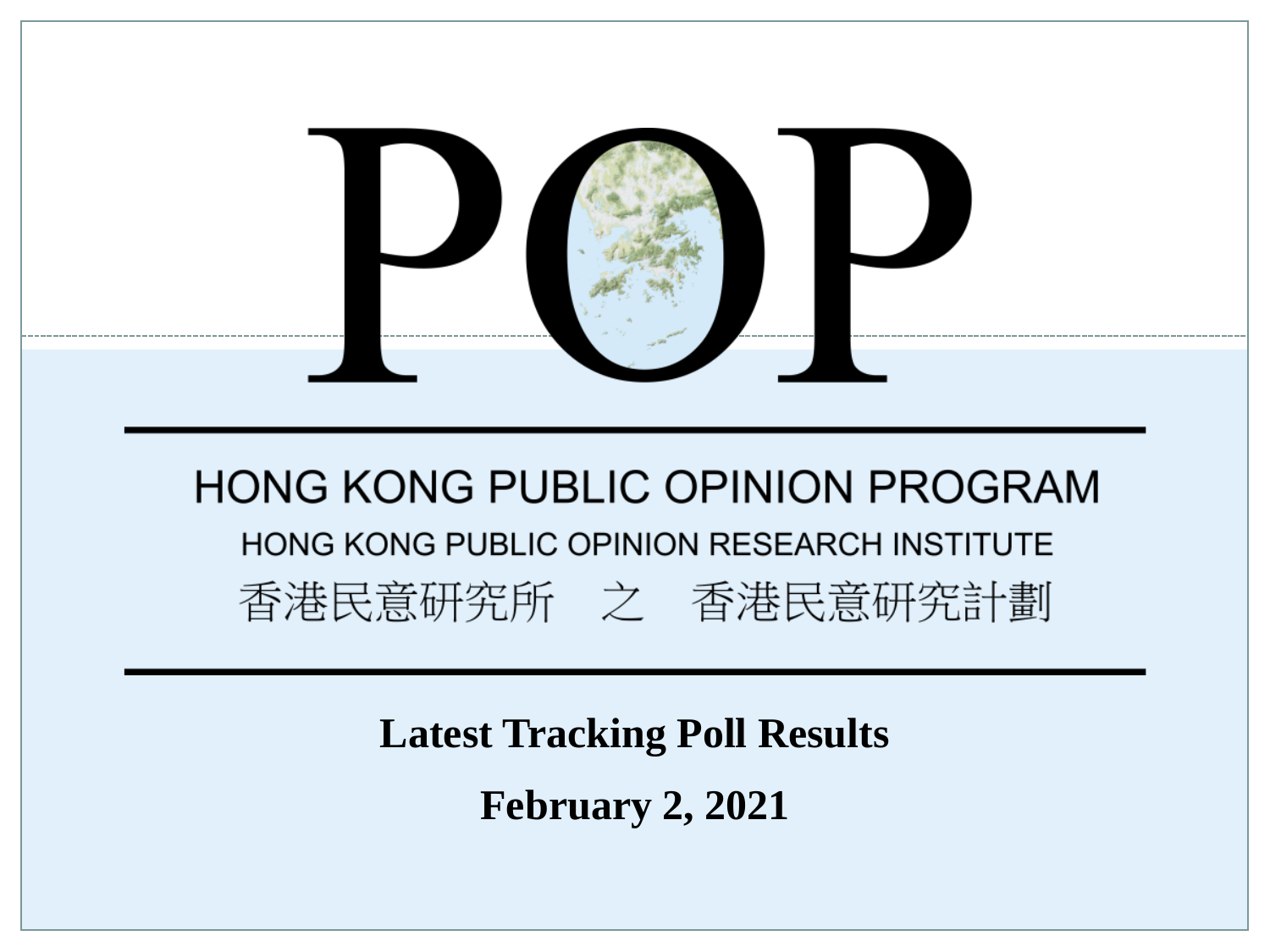## **Contact Information**

 $\boxed{2}$ 

-----

|                            | <b>Naming stage</b>                                                                                                                                                                                                                                                                                                                                                                        | <b>Rating stage</b>                                       |  |  |  |  |  |  |  |  |
|----------------------------|--------------------------------------------------------------------------------------------------------------------------------------------------------------------------------------------------------------------------------------------------------------------------------------------------------------------------------------------------------------------------------------------|-----------------------------------------------------------|--|--|--|--|--|--|--|--|
| Date of survey             | $4 - 8/1/2021$                                                                                                                                                                                                                                                                                                                                                                             | 18-22/1/2021                                              |  |  |  |  |  |  |  |  |
| Survey method              | Random telephone survey conducted by real interviewers                                                                                                                                                                                                                                                                                                                                     |                                                           |  |  |  |  |  |  |  |  |
| Target population          | Cantonese-speaking Hong Kong residents aged 18 or above                                                                                                                                                                                                                                                                                                                                    |                                                           |  |  |  |  |  |  |  |  |
| Sample size                | 1,000 (including 492 landline)<br>and 508 mobile samples)                                                                                                                                                                                                                                                                                                                                  | 1,011 (including 509 landline)<br>and 502 mobile samples) |  |  |  |  |  |  |  |  |
| Effective response<br>rate | 58.5%                                                                                                                                                                                                                                                                                                                                                                                      | 67.2%                                                     |  |  |  |  |  |  |  |  |
| Sampling error             | Sampling error of ratings not more than $+/-3.4$ at 95% conf. level                                                                                                                                                                                                                                                                                                                        |                                                           |  |  |  |  |  |  |  |  |
| Weighting method           | Rim-weighted according to figures provided by the Census and Statistics<br>Department. The gender-age distribution of the Hong Kong population came from<br>"Mid-year population for 2019", while the educational attainment (highest level<br>attended) distribution and economic activity status distribution came from<br>"Women and Men in Hong Kong - Key Statistics (2019 Edition)". |                                                           |  |  |  |  |  |  |  |  |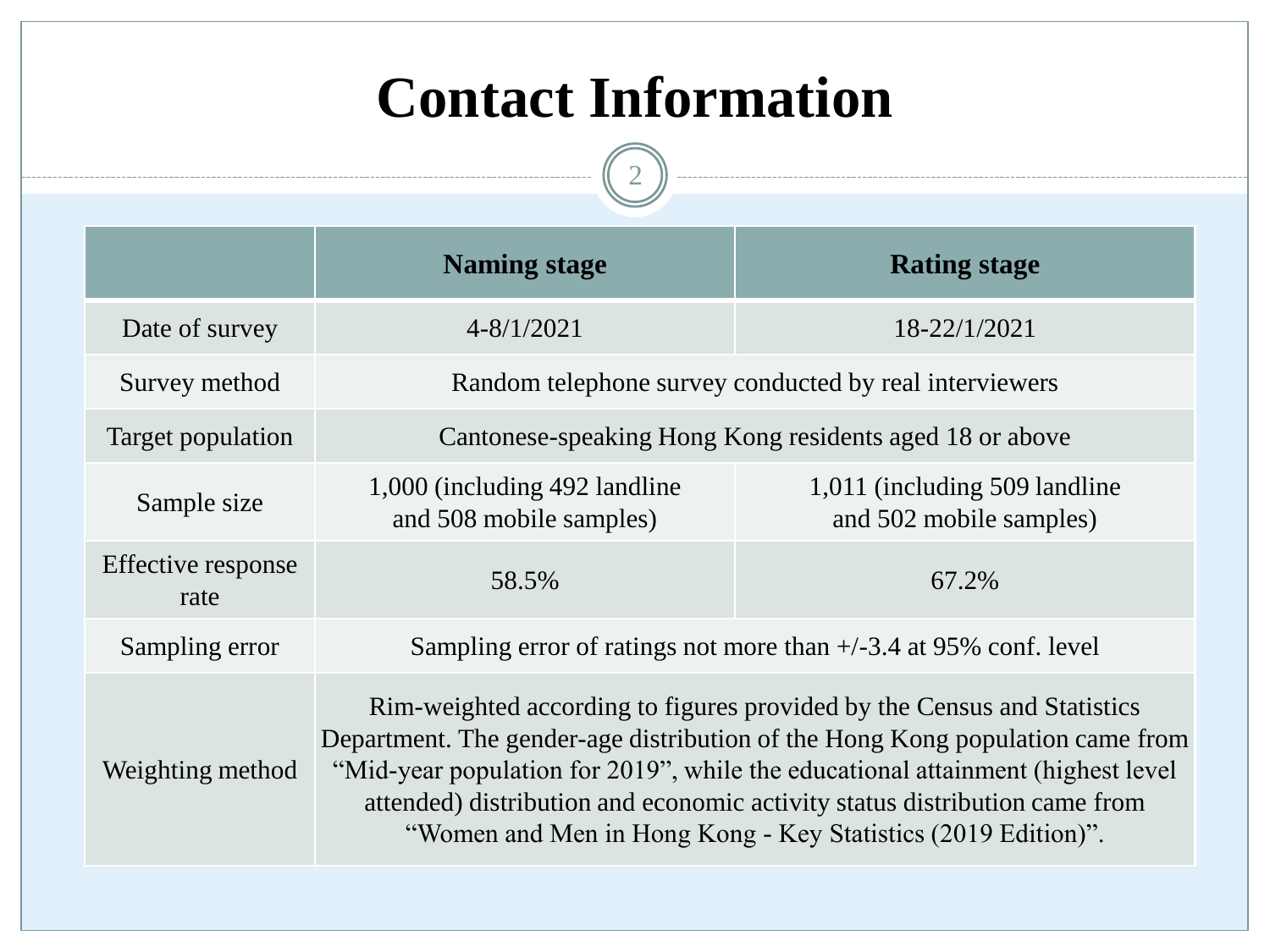## **Survey Topic**

3

- Popularity of Cross-strait Political Figures
	- Top Ten Political Figures in Mainland China and Taiwan Naming
	- Top Ten Political Figures in Mainland China and Taiwan Rating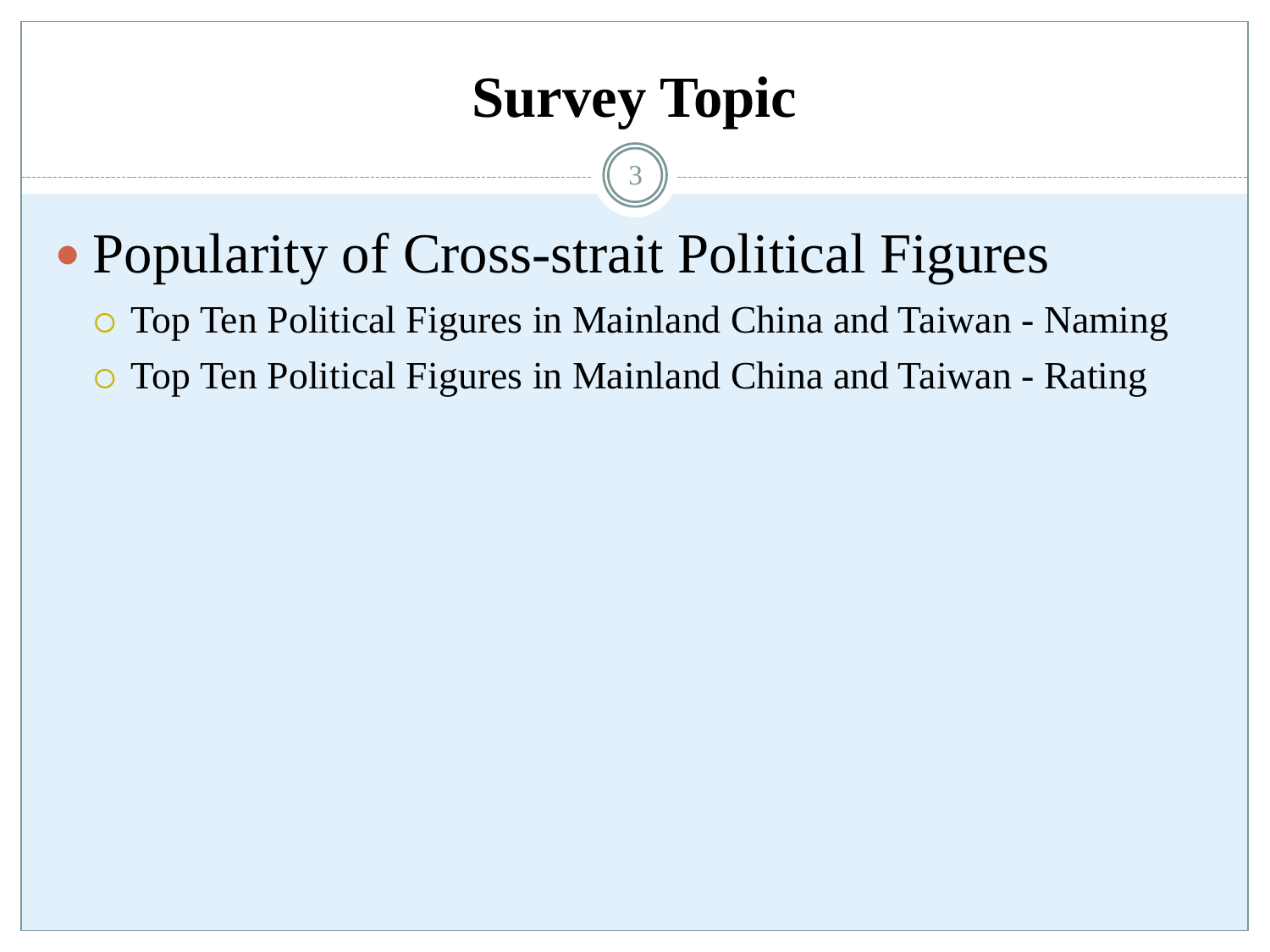### **Survey Result - Popularity of Cross-strait Political Figures**

#### **Top Ten Political Figures in Mainland China and Taiwan – Naming**

| <b>Rank</b>     | <b>Political</b><br><b>figures</b> | <b>Region</b> | 20-21/7/2020 | $4 - 8/1/2021$ | <b>Change</b>                | <b>Change in</b><br>ranking |
|-----------------|------------------------------------|---------------|--------------|----------------|------------------------------|-----------------------------|
| $\mathbf{1}$    | Xi Jinping                         | China         | 79%          | $77\%$         | $\blacktriangledown 2\%$     | --                          |
| $\overline{2}$  | Tsai Ing-wen                       | Taiwan        | 73%          | 72%            | $\blacktriangledown$ 1%      | $- -$                       |
| $\overline{3}$  | Ma Ying-jeou                       | Taiwan        | 27%          | 30%            | $\triangle 4\%$              | $\blacktriangle$ 1          |
| $\overline{4}$  | Li Keqiang                         | China         | 34%          | 22%            | $\sqrt{12\%}$ *              | $\blacktriangledown_1$      |
| $5\overline{)}$ | Hu Jintao                          | China         | 18%          | 20%            | $\triangle 2\%$              | $\sim$ $\sim$               |
| 6               | Jiang Zemin                        | China         | 17%          | 17%            | $=$ $-$                      | --                          |
| $\overline{7}$  | Wen Jiabao                         | China         | 13%          | 15%            | $\triangle 2\%$              | $\blacktriangle$ 1          |
| 8               | Chen Shui-bian                     | Taiwan        | 15%          | 15%            | $\sim$ $\sim$                | $\blacktriangledown_1$      |
| 9               | Zhu Rongji                         | China         | 7%           | 9%             | $\triangle 3\%$              | $\blacktriangle$ 1          |
| 10              | Wang Qishan                        | China         | 3%           | 6%             | $\triangle 3\% *$            | $\triangle 6$               |
| 11              | Han Kuo-yu                         | Taiwan        | 9%           | $5\%$          | $\blacktriangledown$ 4% $^*$ | $\blacktriangledown_2$      |
| 12              | Su Tseng-chang                     | Taiwan        | 3%           | $5\%$          | $\triangle 2\%$              | $\triangle 5$               |

**\* Significant change**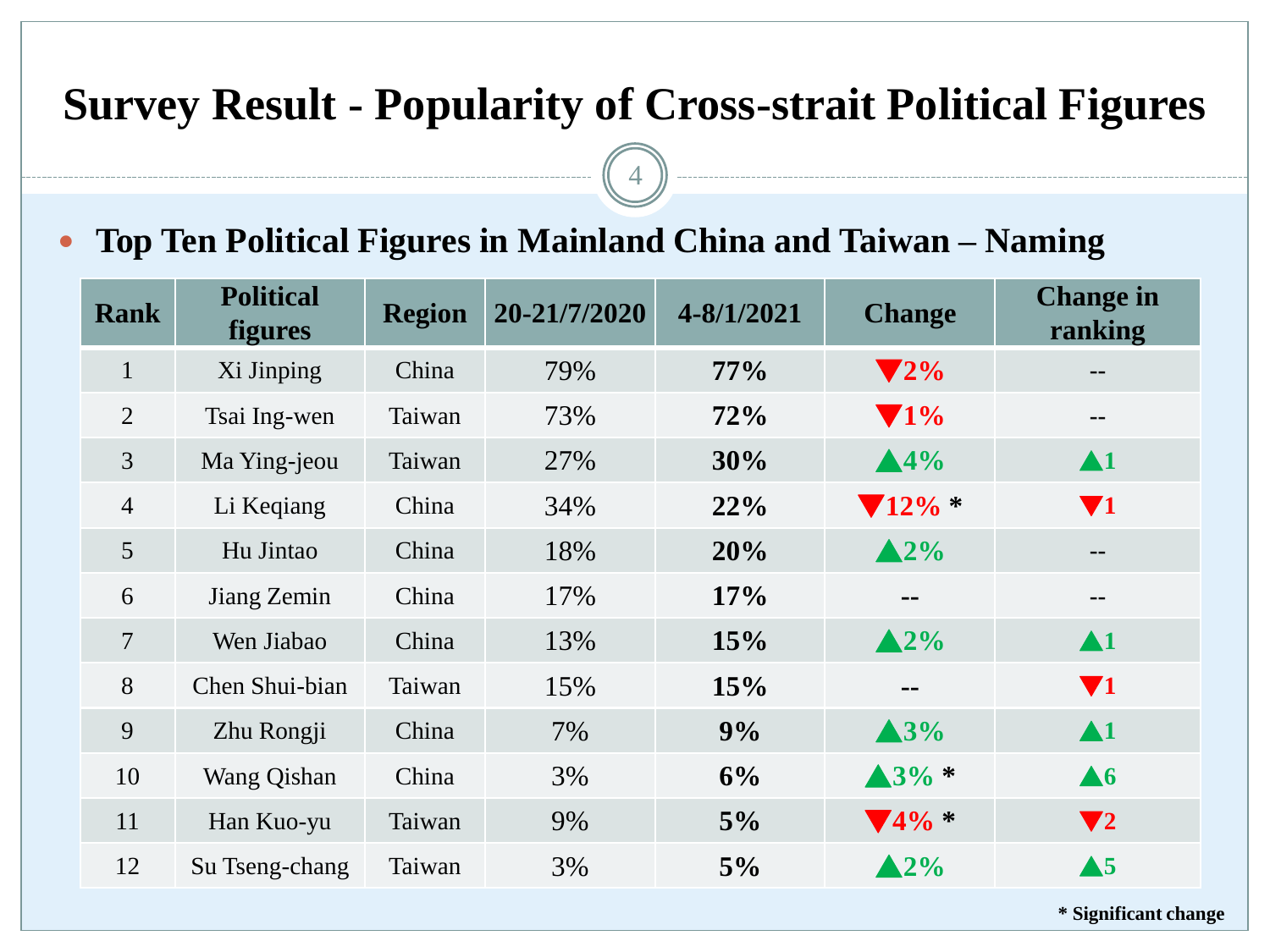### **Survey Result - Popularity of Cross-strait Political Figures**

5

#### **Top Ten Political Figures in Mainland China and Taiwan - Rating**

| <b>Political</b><br><b>figures</b> | <b>Region</b> | 22-24/7/2020 | 18-22/1/2021 | <b>Change</b>                | <b>Record</b>                |
|------------------------------------|---------------|--------------|--------------|------------------------------|------------------------------|
| Zhu Rongji                         | China         | 61.6         | 67.7         | $\blacktriangle 6.1$ *       | Record high since Mar. 2017  |
| Wen Jiabao                         | China         | 54.4         | 61.9         | $\blacktriangle$ 7.6 $*$     | Record high since Mar. 2017  |
| Hu Jintao                          | China         | 51.1         | 58.0         | $\triangle 6.9*$             | Record high since Mar. 2017  |
| Li Keqiang                         | China         | 46.4         | 54.5         | $\blacktriangle 8.1$ *       | Record high since Jul. 2018  |
| Tsai Ing-wen                       | Taiwan        | 57.6         | 52.8         | $\blacktriangledown$ 4.8 $*$ | Record low since Jul. 2019   |
| Xi Jinping                         | China         | 40.7         | 50.9         | $\blacktriangle 10.2$ *      | Record high since Jul. 2018  |
| Ma Ying-jeou                       | Taiwan        | 45.9         | 50.7         | $\blacktriangle 4.7$ *       | Record high since Jul. 2019  |
| Jiang Zemin                        | China         | 46.2         | 49.1         | $\blacktriangle$ 2.9         | Record high since Aug. 2016  |
| Han Kuo-yu                         | Taiwan        | 24.6         | 33.5         | $\blacktriangle 8.9*$        | Record high since Jul. 2019  |
| Chen Shui-bian                     | Taiwan        | 23.1         | 27.3         | $\blacktriangle$ 4.1 $*$     | Record high since Sept. 2005 |
| <b>Wang Qishan</b>                 | China         |              | 53.3         | $= -$                        | $= -$                        |
| Su Tseng-chang                     | Taiwan        |              | 40.2         | $\equiv$ $=$                 | $= -$                        |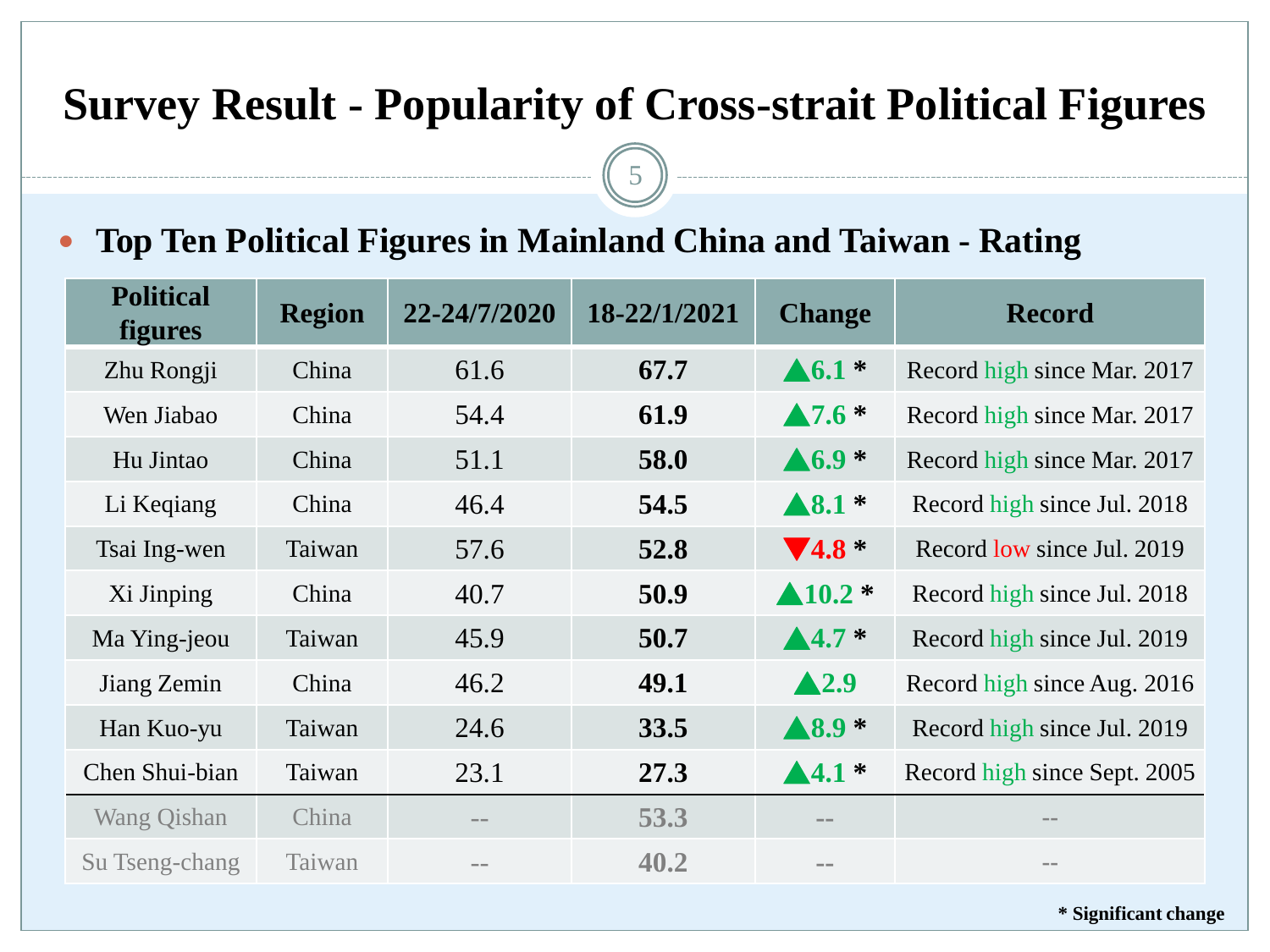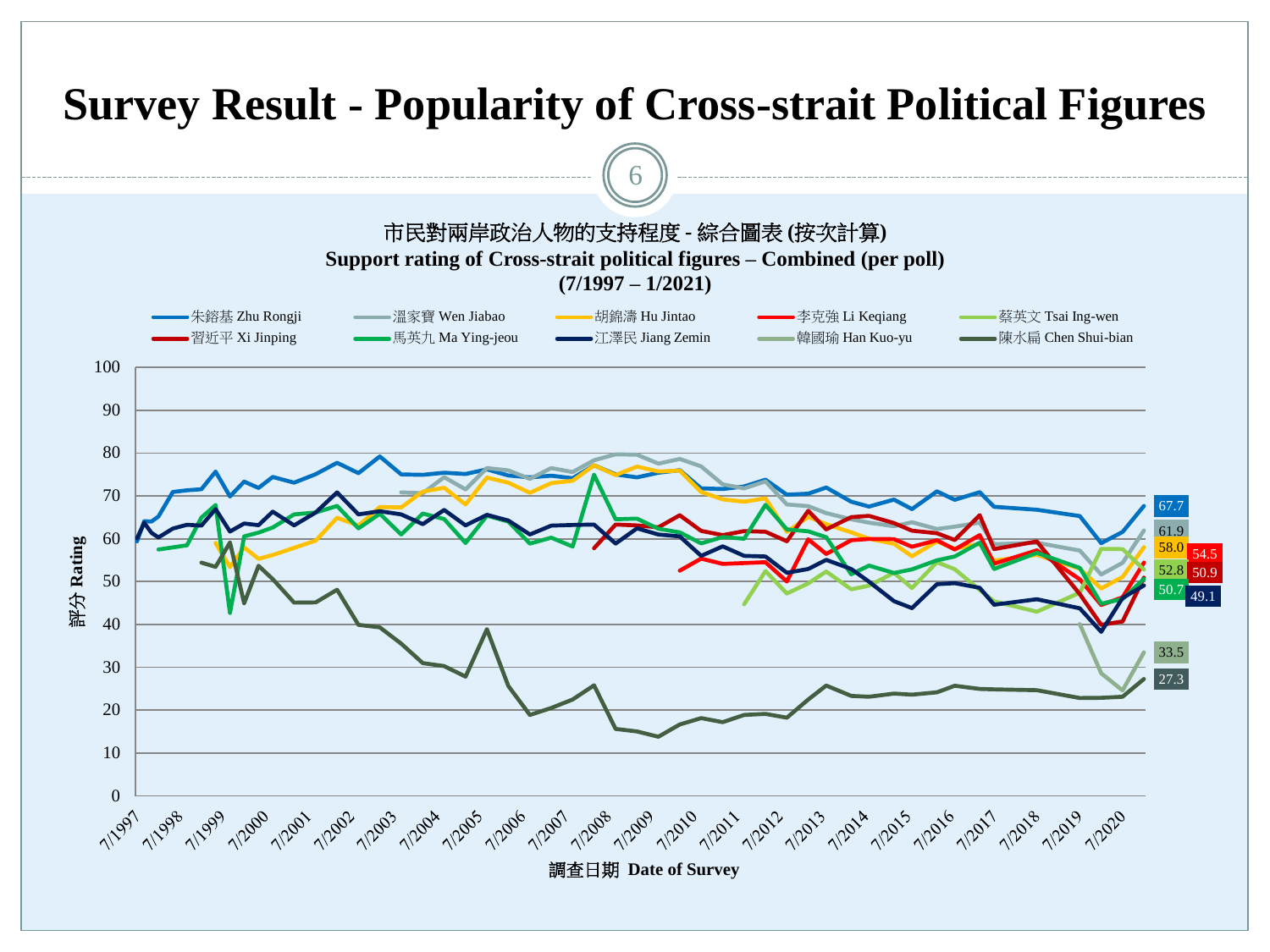

**Community Democracy Project - Community Health Module Post-Epidemic Normality Resumption Index (PENRI) Latest Results February 2, 2021**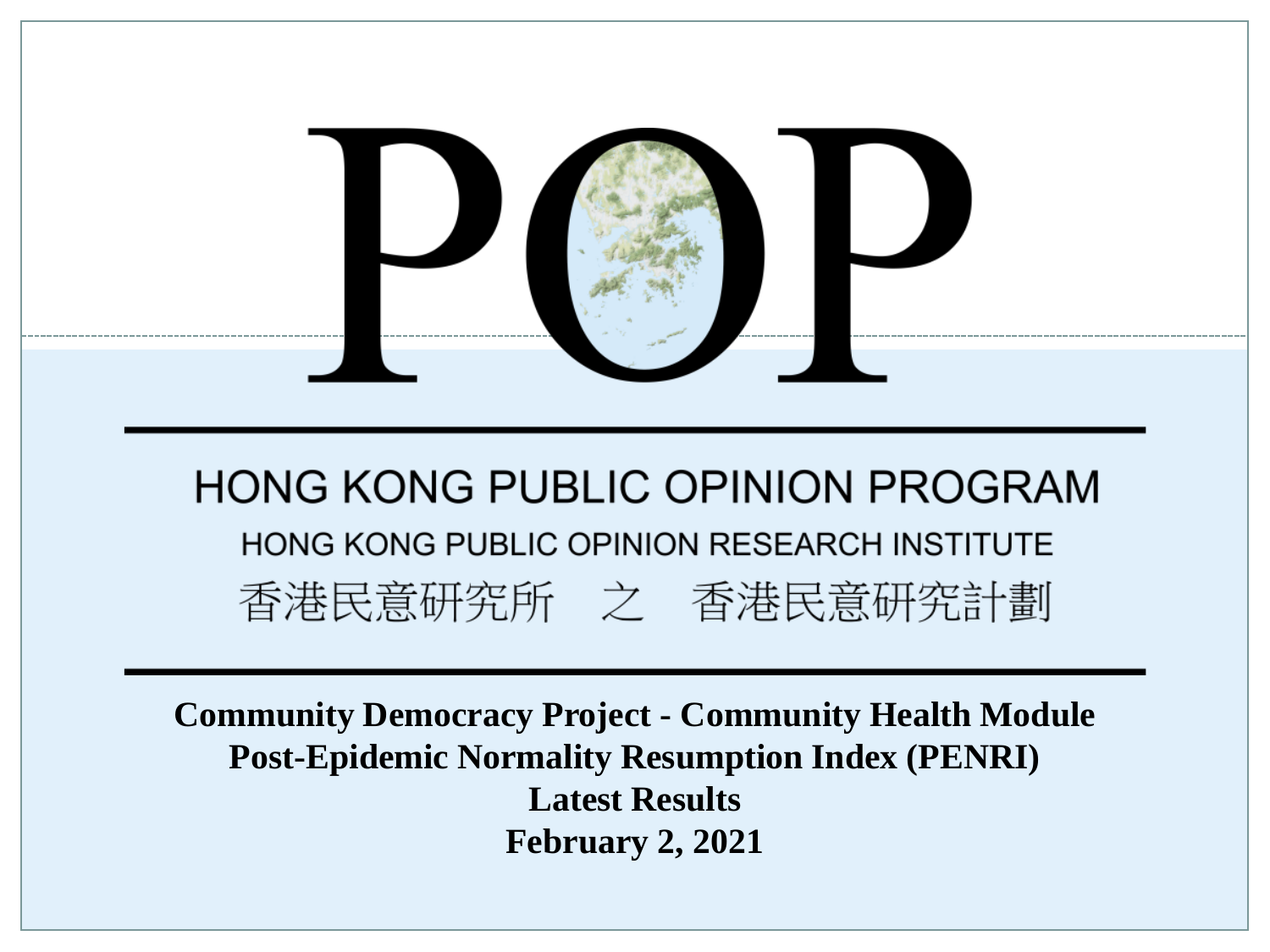## **Contact Information - PENRI**

8

|                                                                                                                                                                                                                                                                                                                                                                                  | <b>HKPOP</b> Panel                                                |  |  |
|----------------------------------------------------------------------------------------------------------------------------------------------------------------------------------------------------------------------------------------------------------------------------------------------------------------------------------------------------------------------------------|-------------------------------------------------------------------|--|--|
| Date of survey                                                                                                                                                                                                                                                                                                                                                                   | January 18, 3pm – February 1, 3pm                                 |  |  |
| Survey method                                                                                                                                                                                                                                                                                                                                                                    | Online survey                                                     |  |  |
| Target population                                                                                                                                                                                                                                                                                                                                                                | Hong Kong residents aged $12+$                                    |  |  |
| Total sample size                                                                                                                                                                                                                                                                                                                                                                | 4,394                                                             |  |  |
| Response rate                                                                                                                                                                                                                                                                                                                                                                    | 5.0%                                                              |  |  |
| Sampling error                                                                                                                                                                                                                                                                                                                                                                   | Sampling error of percentages at $+/-1\%$ at 95% confidence level |  |  |
| The figures are rim-weighted according to 1) gender-age distribution of<br>Hong Kong population and by District Councils population figures from<br>Census and Statistics Department; 2) Voting results of District Councils<br>Weighting method<br>Election from Registration and Electoral Office; 3) rating distribution of<br>Chief Executive from regular tracking surveys. |                                                                   |  |  |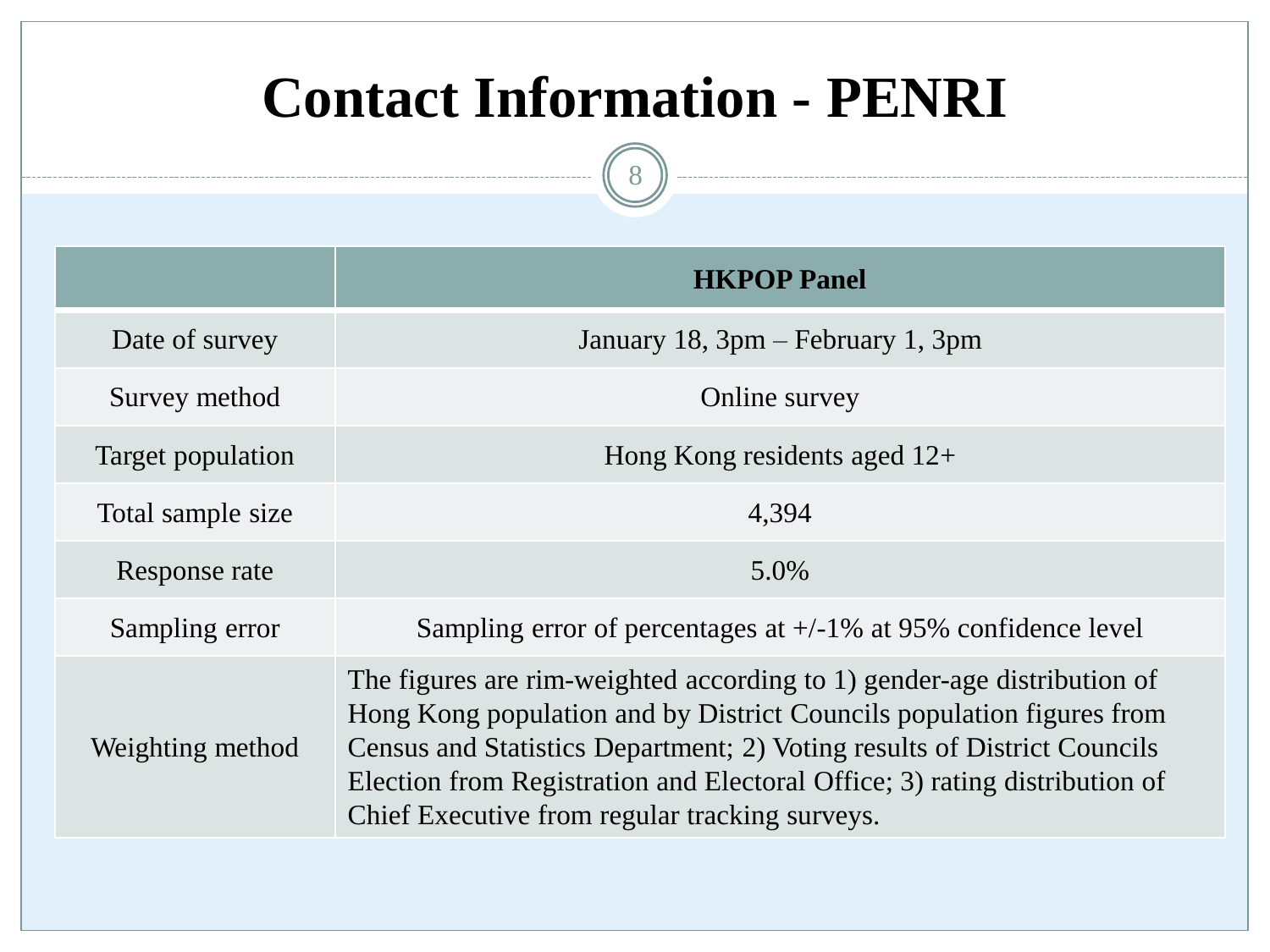# **Survey Result - PENRI**

9

| <b>Date of Publication</b>                                 | <b>19/1</b>    | 20/1           | 21/1 | 22/1                                    | 23/1 | 24/1          | 25/1 | 26/1 | 27/1           | 28/1                    | 29/1           | 30/1           | 31/1           | 1/2  | 2/2            |
|------------------------------------------------------------|----------------|----------------|------|-----------------------------------------|------|---------------|------|------|----------------|-------------------------|----------------|----------------|----------------|------|----------------|
| <b>Imported Cases(Ytd)</b>                                 | 5 <sup>5</sup> | $\blacksquare$ | 40   | 7                                       | 6    | $3 \t 4 \t 4$ |      |      | $\blacksquare$ | $\overline{\mathbf{3}}$ | $\blacksquare$ | $\overline{2}$ | $\overline{2}$ | 9    | 5 <sup>5</sup> |
| <b>Local Infection Cases(Ytd)</b>                          | <b>102</b>     | 55             | 77   | 63                                      | 55   | 78            | 72   | 69   | 63             | 57                      | 38             | 48             | 26             | 44   | 29             |
| Post-Epidemic Gathering<br><b>Resumption Index (PEGRI)</b> |                | 12.2 16.4      |      | 16.6 16.6 16.4 15.7 15.3 15.6 15.0 17.9 |      |               |      |      |                |                         | 17.6           | 17.7           | 17.7           | 17.7 | 17.7           |
|                                                            |                |                |      |                                         |      |               |      |      |                |                         |                |                |                |      |                |